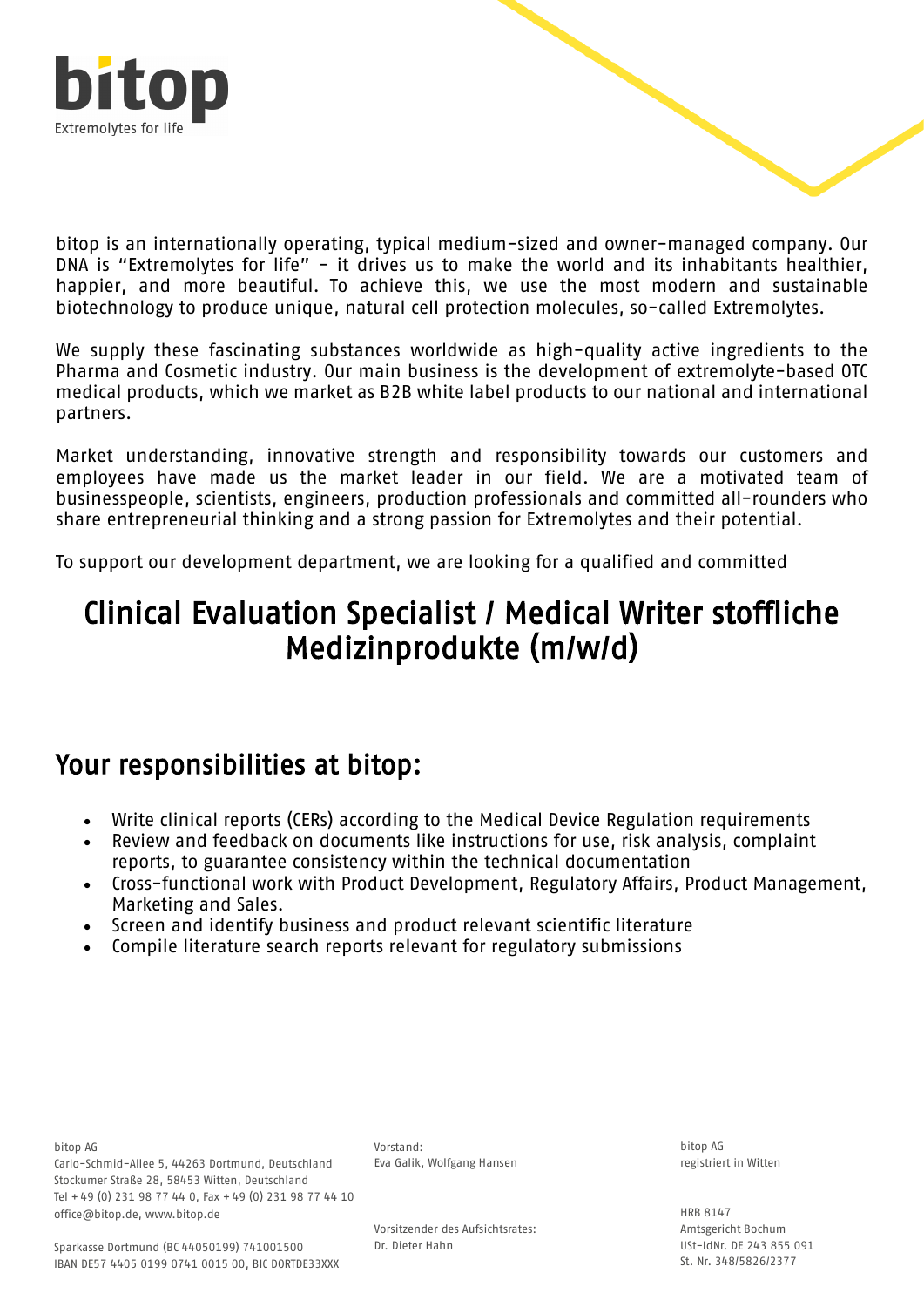

# Ihre Aufgaben bei uns:

- Eigenständiges Schreiben von klinischen Bewertungen (Clinical Evaluation Report/ CERs) gemäß den Anforderungen der Medizinprodukteverordnung für unsere stofflichen Medizinprodukte (z.Bps. Augentropfen, Inhalationslösung, Nasenspray etc.)
- Regelmäßiges Pflegen und Überprüfen der technischen Dokumentationen (Gebrauchsanweisungen, Risikoanalyse etc.) und Unterstützung des Informationstransfers für Zulassungsverfahren gemäß MDD/MDR
- Funktionsübergreifende Zusammenarbeit mit Produktentwicklung, Regulatory Affairs, Produktmanagement, Marketing & Vertrieb
- Suchen und identifizieren von geschäfts- und produktrelevanter wissenschaftlicher Literatur
- Zusammenstellen von Literaturrechercheberichten

## What you should bring to this role:

- University degree in natural sciences, medical field, or equivalent qualification
- Minimum of 1.5 years of experience in medical device industry
- Experience with MDD, MDR, ISO 13485 and corresponding guidelines
- Fluent in written and spoken English, basic skills in German
- Great willingness to stay updated on new regulations and requirements
- Excellent self-organization and time management, structured and systematic way of working
- Good communication and collaboration skills

## Das sollten Sie mitbringen:

- Universitätsabschluss in Naturwissenschaften, Medizintechnik, Medizin oder gleichwertige Ausbildung
- Mind. 1.5 Jahre Erfahrung in der Medizinprodukteindustrie
- Erfahrung mit MDD, MDR, ISO 13485 und den entsprechenden Richtlinien
- Fließend Englisch in Wort und Schrift, Deutsch Grundkenntnisse wünschenswert
- Hohe Motivation, über Neuerungen bei Vorschriften und Anforderungen informiert zu bleiben
- Ausgeprägte Selbstorganisation, sehr gutes Zeitmanagement, strukturiertes und systematisches Arbeiten
- Gute Kommunikations- und Kooperationsfähigkeiten

bitop AG

Carlo-Schmid-Allee 5, 44263 Dortmund, Deutschland Carlo-Schmid-Allee 5, 44263 Dortmund, Deutsch<br>Stockumer Straße 28, 58453 Witten, Deutschland Tel + 49 (0) 231 98 77 44 0, Fax + 49 (0) 231 98 77 44 10 office@bitop.de, www.bitop.de

Vorstand: Eva Galik, Wolfgang Hansen

bitop AG registriert in Witten

Vorsitzender des Aufsichtsrates: Dr. Dieter Hahn

HRB 8147 Amtsgericht Bochum USt-IdNr. DE 243 855 091 St. Nr. 348/5826/2377

Sparkasse Dortmund (BC 44050199) 741001500 IBAN DE57 4405 0199 0741 0015 00, BIC DORTDE33XXX